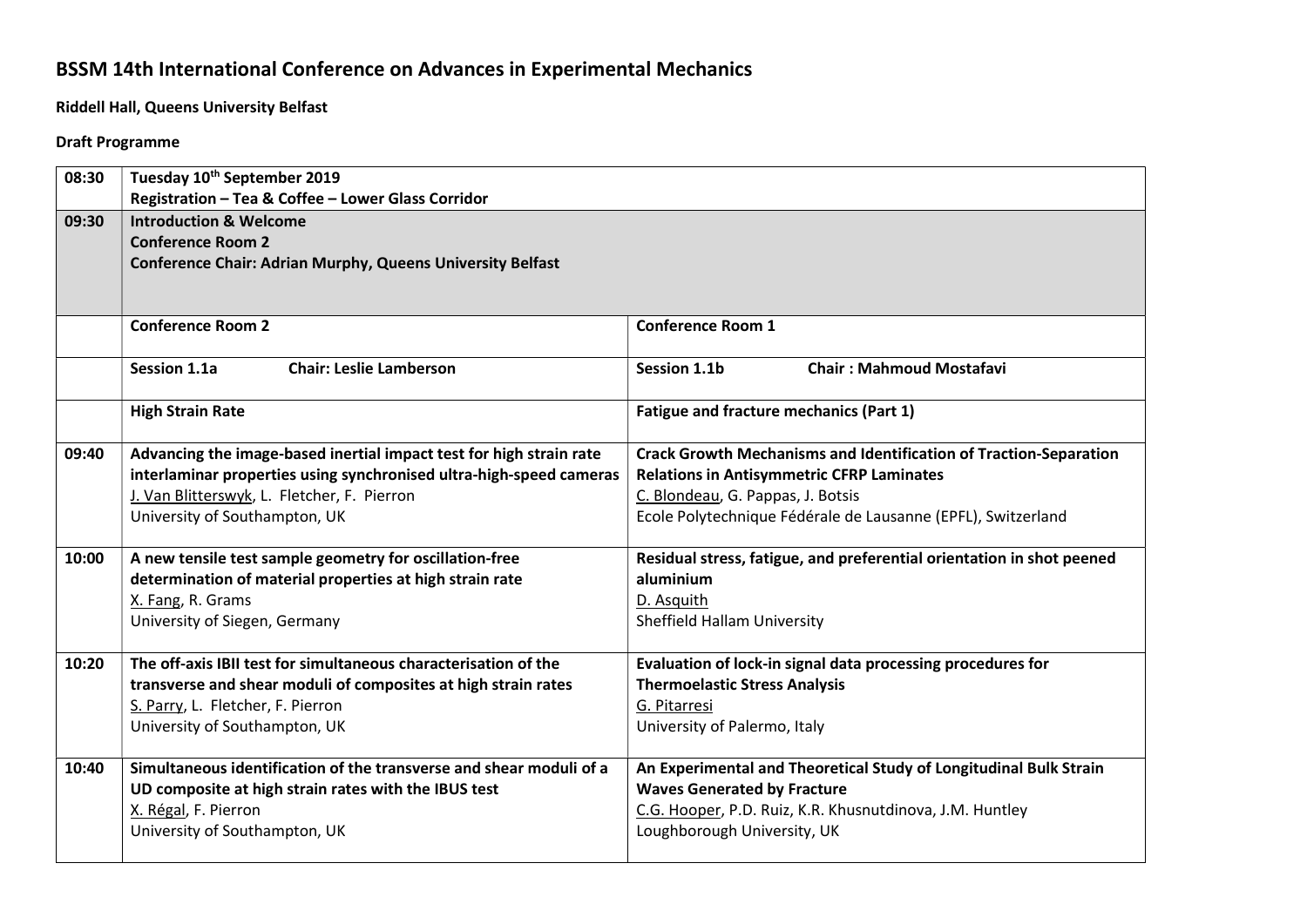| 11:00 | <b>Refreshments - Lower Glass Corridor</b>                                                                                                                                                                                                                                                                                                                                                                                                                                                                                                                                  |                                                                                                                                                                                                                                                         |
|-------|-----------------------------------------------------------------------------------------------------------------------------------------------------------------------------------------------------------------------------------------------------------------------------------------------------------------------------------------------------------------------------------------------------------------------------------------------------------------------------------------------------------------------------------------------------------------------------|---------------------------------------------------------------------------------------------------------------------------------------------------------------------------------------------------------------------------------------------------------|
|       | <b>Conference Room 2</b>                                                                                                                                                                                                                                                                                                                                                                                                                                                                                                                                                    | <b>Conference Room 1</b>                                                                                                                                                                                                                                |
|       | <b>Chair: Johan Hoefnagels</b><br>Session 1.2a                                                                                                                                                                                                                                                                                                                                                                                                                                                                                                                              | <b>Chair: David Jesson</b><br><b>Session 1.2b</b>                                                                                                                                                                                                       |
|       | In-situ and micro-mechanical testing                                                                                                                                                                                                                                                                                                                                                                                                                                                                                                                                        | <b>Fatigue and fracture mechanics (Part 2)</b>                                                                                                                                                                                                          |
| 11:25 | Martensite crystallography and chemistry in dual phase and fully<br>martensitic steels<br>J.P.M. Hoefnagels <sup>1</sup> , C. Du <sup>2</sup> , M.G.D. Geers <sup>1</sup> , and T.Vermeij <sup>1</sup><br><sup>1</sup> Eindhoven University of Technology, the Netherlands<br><sup>2</sup> Max-Planck-Institut für Eisenforschung (MPIE), Germany                                                                                                                                                                                                                           | Transverse cracking in thin-ply composites: experimental observation<br>techniques<br>S. Kohler, J. Cugnoni, J. Botsis<br>Ecole Polytechnique Fédérale de Lausanne (EPFL), Switzerland                                                                  |
| 11:45 | Micromechanical Tester for Micro-scale characterization<br>W. Fern<br>Newcastle University, UK                                                                                                                                                                                                                                                                                                                                                                                                                                                                              | Finite Element Study of Effect of Constraint on Fracture in a Ductile<br><b>Material</b><br>S. Tonge <sup>1</sup> , C. Simpson <sup>1</sup> , J. Marrow <sup>2</sup><br><sup>1</sup> University of Bristol, UK<br><sup>2</sup> University of Oxford, UK |
| 12:05 | Microstructure of Ni-P and its mechanical characterization by micro-<br>compression testing<br>C. Du <sup>1</sup> , K. Matoy <sup>2</sup> , J. Zechner <sup>3</sup> , M. Reisinger <sup>3</sup> , W.Robl <sup>4</sup> , R. Hartl <sup>4</sup> , C.<br>Kirchlechner <sup>1</sup> , G.Dehm <sup>1</sup><br><sup>1</sup> Max-Planck-Institut für Eisenforschung GmbH, Germany<br><sup>2</sup> Infineon Technologies Austria AG, Austria<br><sup>3</sup> Kompetenzzentrum Automobil- und Industrieelektronik GmbH,<br>Austria<br><sup>4</sup> Infineon Technologies AG, Germany | <b>Fatigue Assessment of Tubular Specimens with Dents</b><br>G.L.G. Gonzáles, V.E.L. Paiva, J.L.F. Freire<br>Pontifical Catholic, University of Rio de Janeiro, Brazil                                                                                  |
| 12:25 | In-situ micro-mechanical investigation of cut-edge failure:<br>microstructure-driven crack toughening in laser-cut affected zones<br>J.P.M. Hoefnagels <sup>1</sup> , C. Du <sup>2</sup> , C.C. Tasan <sup>3</sup><br><sup>1</sup> Eindhoven University of Technology (TU/e), the Netherlands<br><sup>2</sup> Max-Planck-Institut für Eisenforschung (MPIE), Germany<br><sup>3</sup> Massachusetts Institute of Technology (MIT), U.S.A                                                                                                                                     | <b>Experimental Characterisation of Fatigue in Next-Generation Welded</b><br><b>Steel Catenary Risers</b><br>R.J. Devaney, P.E. O'Donoghue, S.B. Leen<br>NUI Galway, Ireland                                                                            |
| 12:45 | Lunch - Isdell Courtyard                                                                                                                                                                                                                                                                                                                                                                                                                                                                                                                                                    |                                                                                                                                                                                                                                                         |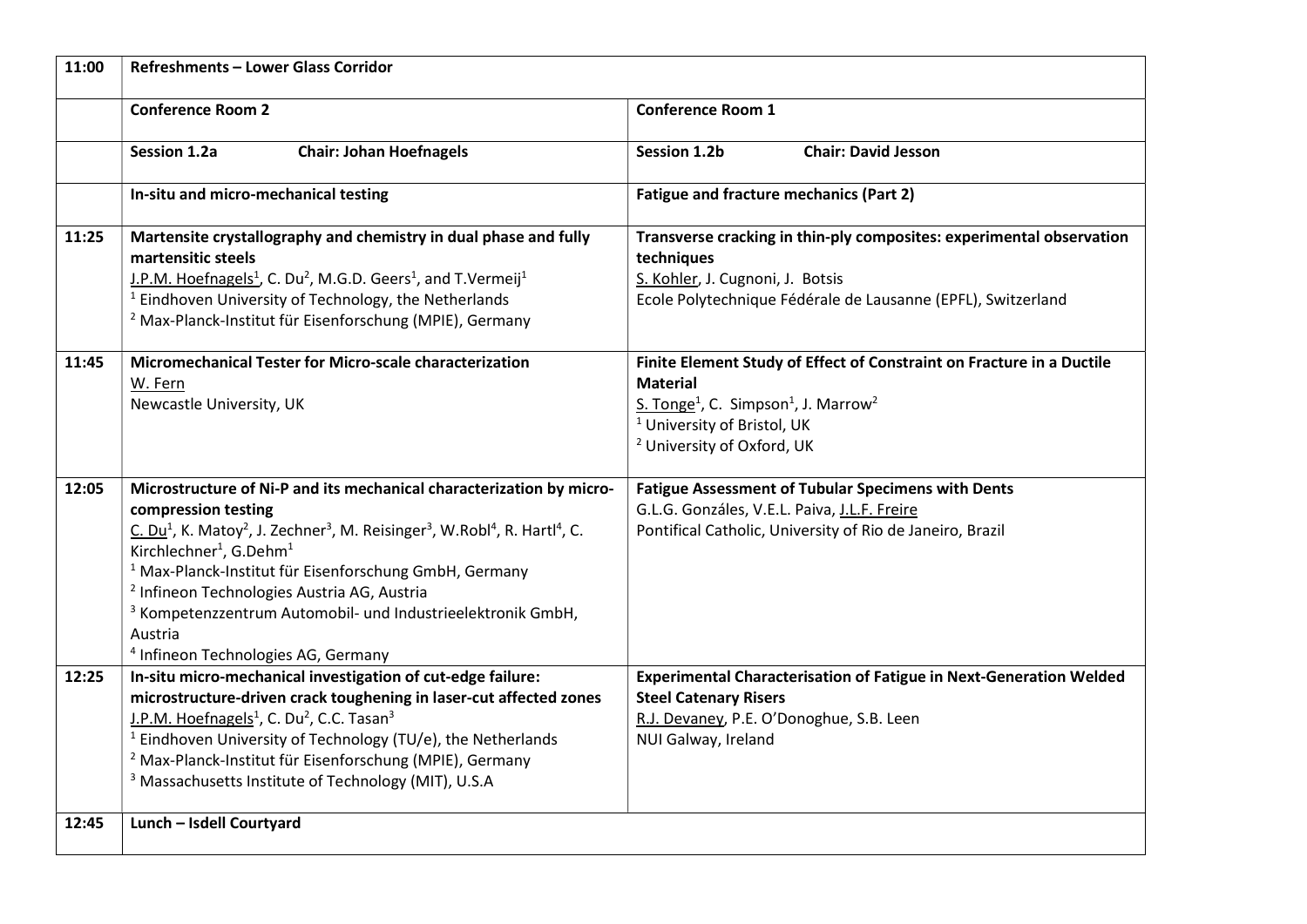|       | <b>Conference Room 2</b>                                                                                                                                                                                                                                                                                                                           |                                                                                                                                                                                                                                                                                                                                                                                                                                                                                                                     |
|-------|----------------------------------------------------------------------------------------------------------------------------------------------------------------------------------------------------------------------------------------------------------------------------------------------------------------------------------------------------|---------------------------------------------------------------------------------------------------------------------------------------------------------------------------------------------------------------------------------------------------------------------------------------------------------------------------------------------------------------------------------------------------------------------------------------------------------------------------------------------------------------------|
| 13:45 | <b>Plenary Session - Conference Room 2</b><br>Ground Vibration Testing at NASA Armstrong, Emphasising on Passive Aeroelastic Tailored Wing Ground Vibration Test using Fixed Base<br><b>Correction Method</b><br>Natalie Spivey, NASA-Armstrong Flight Research Center                                                                             | <b>Chair: Adrian Murphy</b>                                                                                                                                                                                                                                                                                                                                                                                                                                                                                         |
|       | <b>Conference Room 2</b>                                                                                                                                                                                                                                                                                                                           | <b>Conference Room 1</b>                                                                                                                                                                                                                                                                                                                                                                                                                                                                                            |
|       | <b>Chair: TBC</b><br>Session 1.3a                                                                                                                                                                                                                                                                                                                  | Session 1.3b<br><b>Chair: Gary Menary</b>                                                                                                                                                                                                                                                                                                                                                                                                                                                                           |
|       | <b>Residual stress</b>                                                                                                                                                                                                                                                                                                                             | Large deformations in polymers and composites                                                                                                                                                                                                                                                                                                                                                                                                                                                                       |
| 14:45 | Residual Stress Prediction of an Electron Beam Welded P91 Ferritic-<br>Martensitic Steel Plate using the Contour Method<br>N. Naveed <sup>1,2</sup><br><sup>1</sup> University of Sunderland, UK<br><sup>2</sup> The Open University, UK                                                                                                           | Assessment of stretch ability of polymers above Tg: a comparison<br>between poly(ethylene furandicarboxylate) (PEF) and poly(ethylene<br>terephthalate (PET)<br>E.Forestier <sup>1,2</sup> , C.Combeaud <sup>1</sup> , N.Guigo <sup>2</sup> , G. Corvec <sup>1</sup> , C. Pradille <sup>3</sup> , N.<br>Sbirrazzuoli <sup>2</sup> , N.Billon <sup>1</sup><br><sup>1</sup> Mines Paristech, PSL-Research University France<br><sup>2</sup> Université Nice Sophia Antipolis, France<br><sup>3</sup> Mat Xper, France |
| 15:05 | Stress and quality control of anisotropic crystals by means of optical<br>methods<br>D. Rinaldi, F. Davì, L. Montalto<br>Università Politecnica delle Marche, Italy                                                                                                                                                                                | On the Usefulness of Time Temperature Superposition Principle for<br><b>Characterising Non-Linear Mechanical Behaviour of Polymers and</b><br><b>Composites</b><br>N. Billon, J-L. Bouvard, C. Combeaud<br>Mines Paristech, PSL-Research University, France                                                                                                                                                                                                                                                         |
| 15:25 | Influence of physical constraint combined with uphill quenching on<br>residual stresses in 7000 series aluminium alloys<br>L. Sutherland <sup>1</sup> , J.S. Robinson <sup>1</sup> , D.A Tanner <sup>1</sup> , A. O'Donovan <sup>2</sup><br><sup>1</sup> University of Limerick, Ireland<br><sup>2</sup> Limerick Institute of Technology, Ireland | Complete In-Process Stress Strain Measurement of the Free-Stretch-<br><b>Blow Process for Polymer Containers</b><br>J. Nixon, S. Yan, G.H. Menary<br>Queen's University Belfast, UK                                                                                                                                                                                                                                                                                                                                 |
| 15:45 | <b>Refreshments - Lower Glass Corridor</b>                                                                                                                                                                                                                                                                                                         |                                                                                                                                                                                                                                                                                                                                                                                                                                                                                                                     |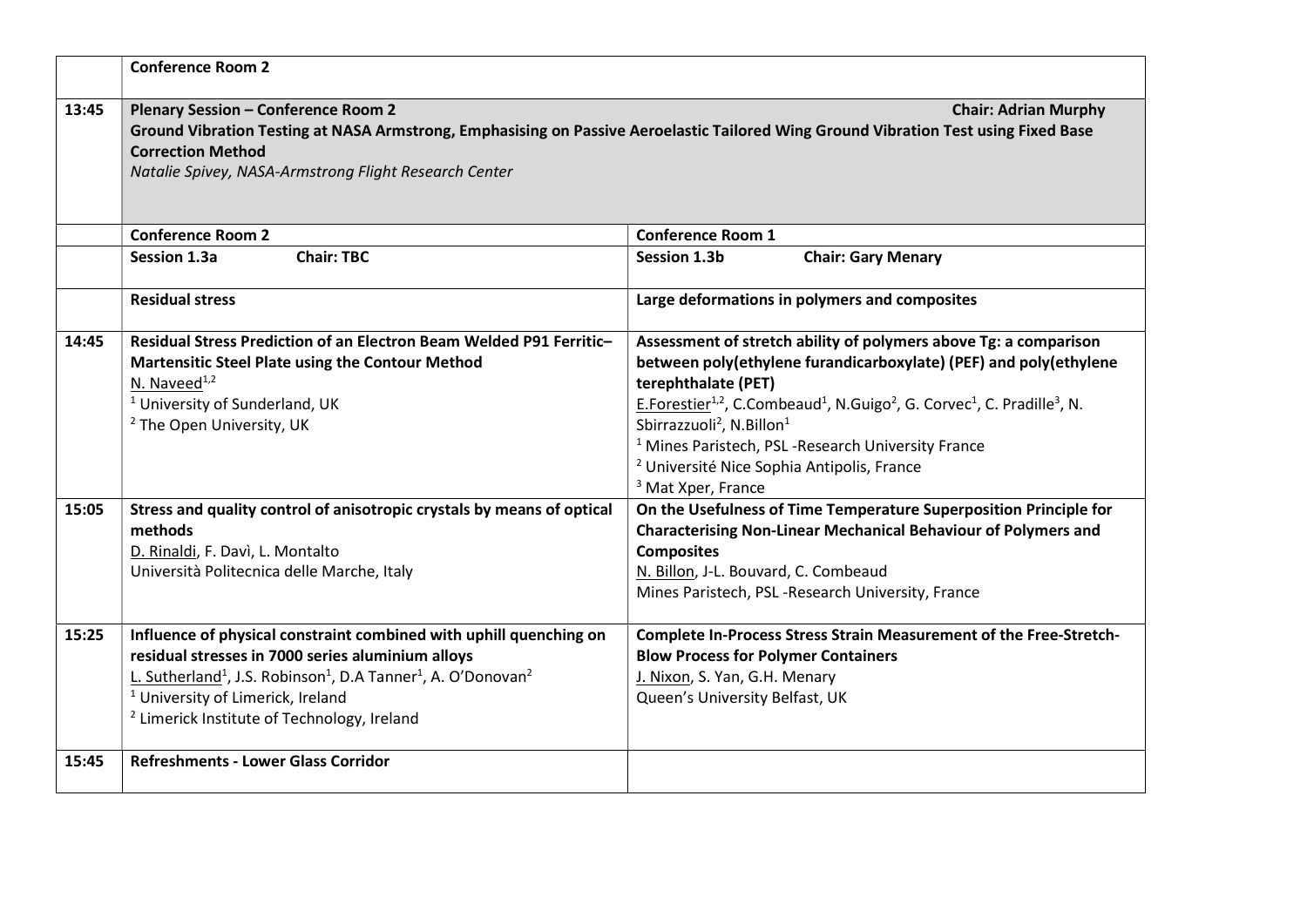|       | <b>Chair: Shelley Rawson</b><br>Session 1.4a                                                                                                                                                                                                                                                                                                               | <b>Session 1.4b</b><br>Chair: Adrian Murphy & Su Taylor                                                                                                                                                                                                                                                                                |
|-------|------------------------------------------------------------------------------------------------------------------------------------------------------------------------------------------------------------------------------------------------------------------------------------------------------------------------------------------------------------|----------------------------------------------------------------------------------------------------------------------------------------------------------------------------------------------------------------------------------------------------------------------------------------------------------------------------------------|
|       | Thermographic techniques & Synchrotron X-ray techniques                                                                                                                                                                                                                                                                                                    | <b>Structural Health Monitoring</b>                                                                                                                                                                                                                                                                                                    |
| 16:10 | High-Speed Infrared investigations of local heating in a Graphite-<br>Fiber-PDMS Composite material Under dynamic loading<br>S. Boubanga-Tombet <sup>1</sup> , S. Ravindran <sup>2</sup> , A. Kidane <sup>2</sup> , P. Lagueux <sup>1</sup> ,<br>F. Marcotte <sup>1</sup><br><sup>1</sup> Telops, Canada<br><sup>2</sup> University of South Carolina, USA | The Development of a Practical Wireless Sensor Based Aircraft<br><b>Structural Health Monitoring System</b><br>R. Pullin, S. Grigg, C. A. Featherston<br>Cardiff University, UK                                                                                                                                                        |
| 16:30 | Revisiting the behaviour of elastomers with energy balances: energy<br>stored, intrinsic dissipation, the physical meaning of the hysteresis<br>loop<br>J.-B. Le Cam <sup>1,2</sup><br><sup>1</sup> Université de Rennes 1, France<br><sup>2</sup> LC-DRIME, France                                                                                        | Real-time location and quantification of damage in composite<br>materials<br>W.J.R. Christian <sup>1</sup> , K. Dvurecenska <sup>1</sup> , K. Amjad <sup>1</sup> , C. Przybyla <sup>2</sup> , E.A.<br>Patterson <sup>1</sup><br><sup>1</sup> University of Liverpool, UK<br><sup>2</sup> Air Force Research Laboratory, Dayton OH, USA |
| 16:50 | Time-Resolved Synchrotron X-ray Techniques for Experimental<br><b>Mechanics</b><br>T. Connolley, R. C. Atwood, B. Humphreys, O. V. Magdysyuk, S.<br>Michalik, C. Reinhard<br>Diamond Light Source Ltd., UK                                                                                                                                                 | Non-destructive evaluation of isotropic plate structures by means of<br>mode filtering in the frequency-wavenumber domain<br>F. Purcell, M. Pearson, M. Eaton, R. Pullin<br>Cardiff University, UK                                                                                                                                     |
| 17:10 | In-situ 3D tomography of wood compression<br>J. Koivisto, T. Mäkinen, M.J. Alava<br>Aalto University, Finland                                                                                                                                                                                                                                              | <b>Investigation of Surface Strain Fields of Thermoplastic Composites</b><br><b>Using Fibre Optic Sensors</b><br>N. Perogamvros <sup>1</sup> , P. Motwani <sup>2</sup> , A. Murphy <sup>1</sup> , S. Taylor <sup>1</sup><br><sup>1</sup> Queens University Belfast, UK,<br><sup>2</sup> Indian Institute of Technology Bombay, India   |
| 17:40 | <b>Coaches to Belfast City Hall</b>                                                                                                                                                                                                                                                                                                                        |                                                                                                                                                                                                                                                                                                                                        |
| 18:00 | <b>Welcome Reception - Belfast City Hall</b>                                                                                                                                                                                                                                                                                                               |                                                                                                                                                                                                                                                                                                                                        |
| 19:30 | <b>Finish</b>                                                                                                                                                                                                                                                                                                                                              |                                                                                                                                                                                                                                                                                                                                        |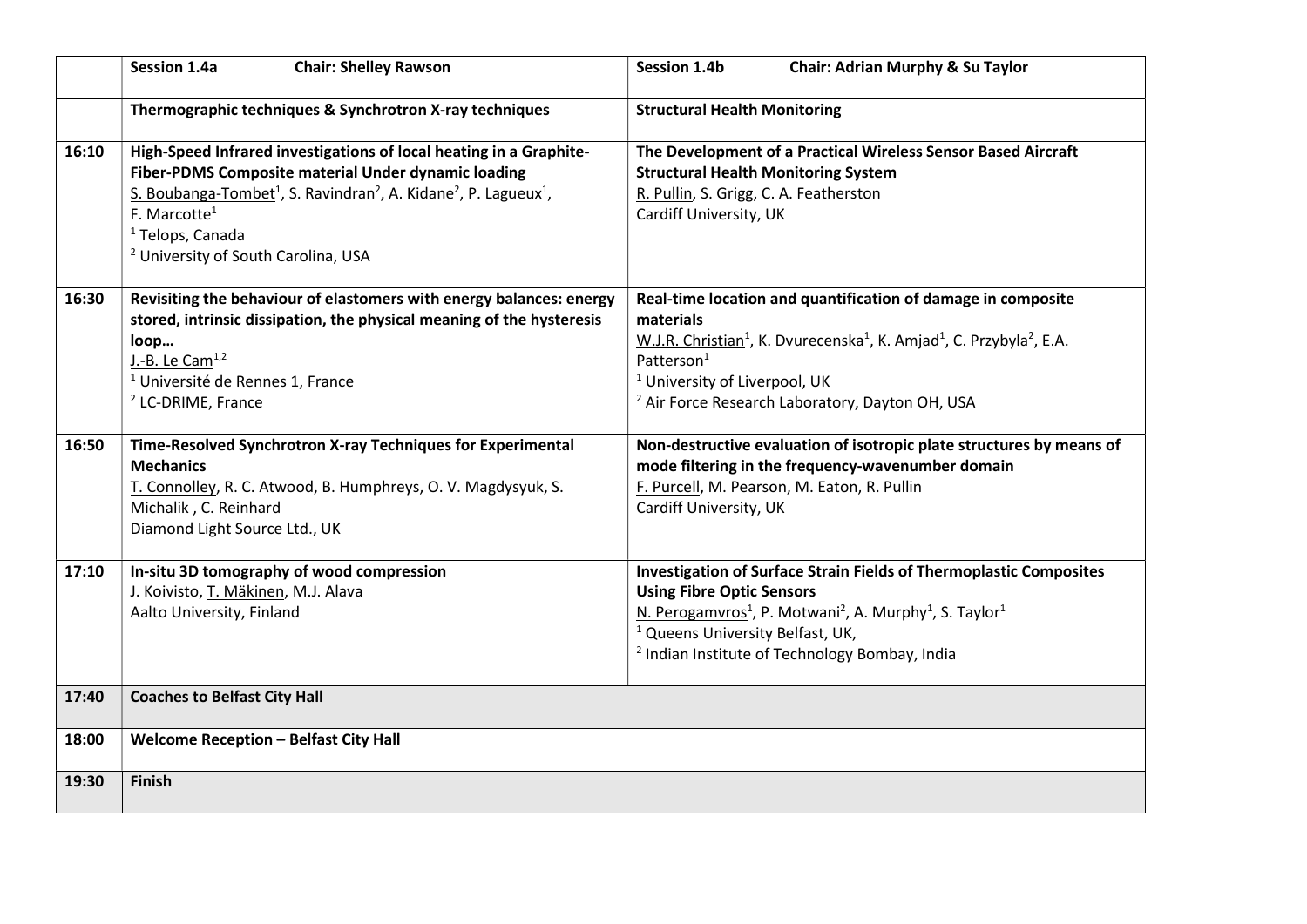| 08:30 | Wednesday 11 <sup>th</sup> September 2019                                                                                                                                                                                                                                                                                                                               |                                                                                                                                                                                                                                                                                                                                                                                                                                                                                         |
|-------|-------------------------------------------------------------------------------------------------------------------------------------------------------------------------------------------------------------------------------------------------------------------------------------------------------------------------------------------------------------------------|-----------------------------------------------------------------------------------------------------------------------------------------------------------------------------------------------------------------------------------------------------------------------------------------------------------------------------------------------------------------------------------------------------------------------------------------------------------------------------------------|
|       | <b>Arrival Tea &amp; Coffee</b>                                                                                                                                                                                                                                                                                                                                         |                                                                                                                                                                                                                                                                                                                                                                                                                                                                                         |
|       | <b>Conference Room 2</b>                                                                                                                                                                                                                                                                                                                                                | <b>Conference Room 1</b>                                                                                                                                                                                                                                                                                                                                                                                                                                                                |
|       | Chair: Damian Quinn & Adrian Murphy<br>Session 2.1a                                                                                                                                                                                                                                                                                                                     | <b>Chair: Salih Gungor</b><br>Session 2.1b                                                                                                                                                                                                                                                                                                                                                                                                                                              |
|       | Novel techniques for characterisation and testing (Part 1)                                                                                                                                                                                                                                                                                                              | <b>Digital Image Correlation</b>                                                                                                                                                                                                                                                                                                                                                                                                                                                        |
| 09:00 | Single-shot hyperspectral interferometry: From astronomy<br>instrumentation to surface profilometry and depth-resolved<br>deformation measurements<br>P. D. Ruiz, J. M. Huntley, T. Reichold<br>Loughborough University, UK                                                                                                                                             | An Integrated Methodology Evaluating the Integrity of Composite to<br><b>Steel Joints for Maritime Applications</b><br>G. Ólafsson <sup>1</sup> , R. C. Tighe <sup>2</sup> , J.M. Dulieu-Barton <sup>1</sup><br><sup>1</sup> University of Southampton, UK<br><sup>2</sup> University of Waikato, New Zealand                                                                                                                                                                           |
| 09:20 | Inverse identification of through-thickness shear anisotropic<br>behaviour of sheet metals at large strains<br>A. Lattanzi <sup>1</sup> , M. Rossi <sup>1</sup> , A. Baldi <sup>2</sup> , M. Sasso <sup>1</sup><br><sup>1</sup> Università Politecnica delle Marche, Italy<br><sup>2</sup> Università di Cagliari, Italy                                                | Assessment of the effect of hole/specimen ratio when using DIC<br>K. Ghods, S.J.C. Matthews, N.J. Saiger, C. Foreman, D.A. Jesson<br>University of Surrey, UK                                                                                                                                                                                                                                                                                                                           |
| 09:40 | Evaluating the fidelity of force measurement for characterising<br>acoustoplasticity<br>C.F. Souza, M. Lucas<br>University of Glasgow, UK                                                                                                                                                                                                                               | Creep Deformation Mechanisms of AZ31 Magnesium Alloys at Room<br>Temperature by High Resolution Digital Image Correlation<br>B. Yavuzyegit <sup>1</sup> , E. Avcu <sup>1,2</sup> , J. Donoghue <sup>1</sup> , A. D. Smith <sup>1,3</sup> , D. Lunt <sup>1</sup> , J. D.<br>Robson <sup>1</sup> , T. L. Burnett <sup>1</sup> , P. J. Withers <sup>1</sup><br><sup>1</sup> The University of Manchester, UK<br><sup>2</sup> Kocaeli University, Turkey<br><sup>3</sup> Tescan UK Ltd., UK |
| 10:00 | Characterisation of elastic-plastic tensile properties for grey cast<br>irons<br>W. Khor, D. Jesson<br>University of Surrey, UK                                                                                                                                                                                                                                         | In-situ DIC analysis in crush tests of lithium-ion battery cells<br>M. Sasso <sup>1</sup> , G. Newaz <sup>2</sup> , A. Lattanzi <sup>1</sup> , L. Arava <sup>2</sup><br><sup>1</sup> Università Politecanica delle Marche, Italy<br><sup>2</sup> Wayne State University, USA                                                                                                                                                                                                            |
| 10:20 | <b>Plenary Session - Conference Room 2</b><br>BSSM Best Paper in 'Strain' Fylde Prize for 2018<br>"Impact of motion blur on stereo-digital image correlation with the focus on a drone-carried stereo rig<br>R. Balcaen, A. Lavatelli, C. Jiménez-Peña, H. Pfeiffer, E. Zappa, D. Debruyne (https://doi.org/10.1111/str.12300)"<br>Presented by Daan Peleman, KU Leuven | <b>Chair: Johan Hoefnagels</b>                                                                                                                                                                                                                                                                                                                                                                                                                                                          |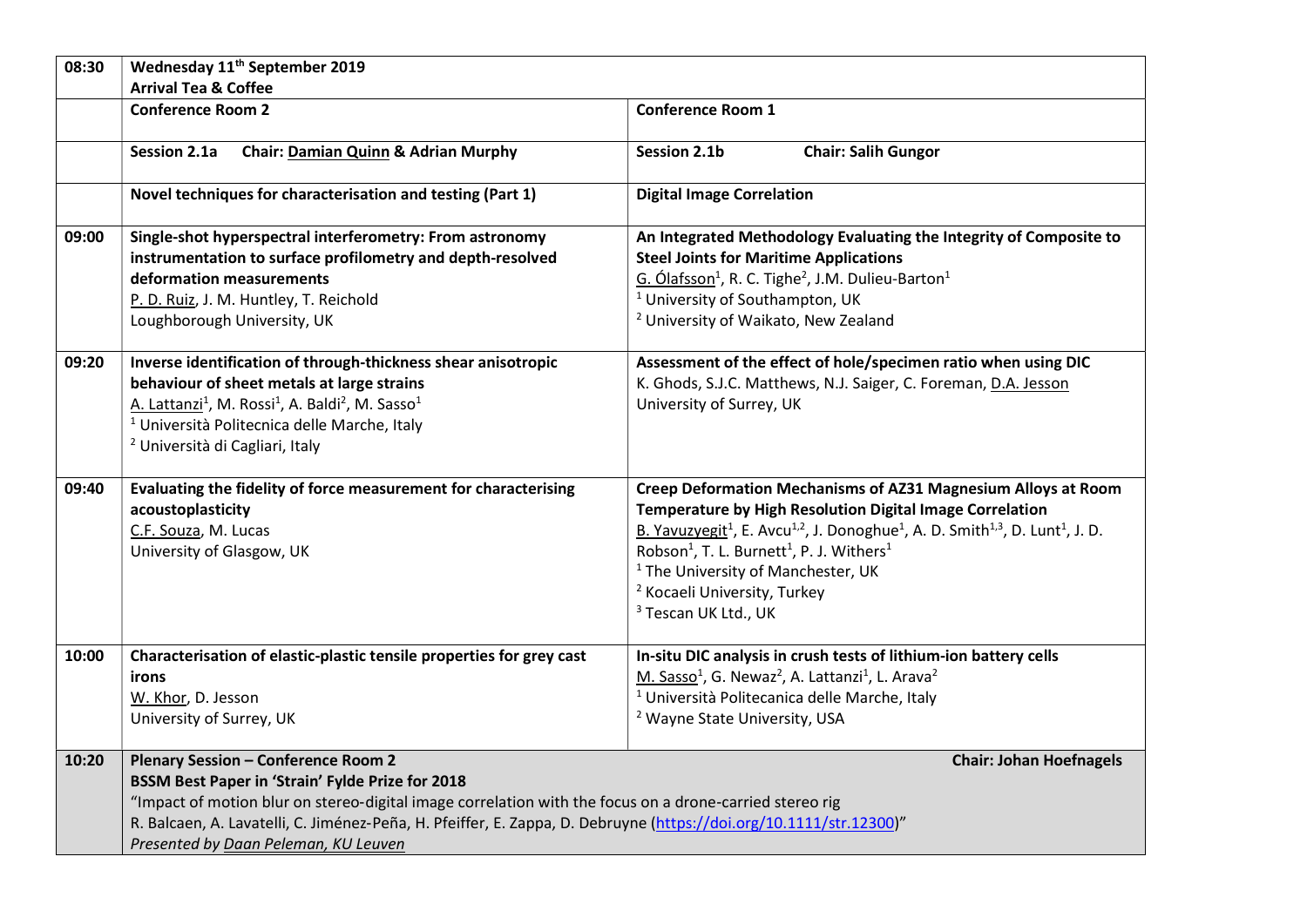| 10:50 | <b>Exhibitor Introductions - Conference Room 2</b>                                                                                                                                                                                                                                                                                                                                                                                                                                                                                                                  | <b>Chair: TBC</b>                                                                                                                                                                                                                                                                                                                                   |
|-------|---------------------------------------------------------------------------------------------------------------------------------------------------------------------------------------------------------------------------------------------------------------------------------------------------------------------------------------------------------------------------------------------------------------------------------------------------------------------------------------------------------------------------------------------------------------------|-----------------------------------------------------------------------------------------------------------------------------------------------------------------------------------------------------------------------------------------------------------------------------------------------------------------------------------------------------|
| 11:10 | Refreshments and Exhibition - Isdell Courtyard                                                                                                                                                                                                                                                                                                                                                                                                                                                                                                                      |                                                                                                                                                                                                                                                                                                                                                     |
|       | <b>Conference Room 2</b>                                                                                                                                                                                                                                                                                                                                                                                                                                                                                                                                            | <b>Conference Room 1</b>                                                                                                                                                                                                                                                                                                                            |
|       | <b>Chair: Eann Patterson &amp; Erwin Hack</b><br><b>Session 2.2a</b>                                                                                                                                                                                                                                                                                                                                                                                                                                                                                                | <b>Session 2.2b</b><br><b>Chair: Hari Arora</b>                                                                                                                                                                                                                                                                                                     |
|       | Supporting Simulations with Strain Measurement (CEN WS71) Part 1                                                                                                                                                                                                                                                                                                                                                                                                                                                                                                    | Volumetric imaging techniques for structural characterisation Part 1                                                                                                                                                                                                                                                                                |
| 11:40 | Round robin results for CWA16799:2014 - Validation of<br>computational solid mechanics models<br>G. Lampeas <sup>1</sup> , E.A. Patterson <sup>2</sup> , E. Hack <sup>3</sup> ,<br><sup>1</sup> Industrial Systems Institute, Athena Research and Innovation Centre,<br>Greece<br><sup>2</sup> University of Liverpool, UK<br><sup>3</sup> Swiss Federal Laboratories for Materials Science and Technology,<br>Switzerland                                                                                                                                          | X-ray Tomography Evaluations of Failure in Additive Manufactured<br><b>Biomimetic Structures</b><br>M. Curto <sup>1</sup> , A. P. Kao <sup>1</sup> , M. Pani <sup>1</sup> , A. Bucchi <sup>1</sup> , G. Tozzi <sup>1</sup> , A.H. Barber <sup>2</sup><br><sup>1</sup> University of Portsmouth, UK<br><sup>2</sup> London South Bank University, UK |
| 12:00 | Generalised decomposition of strain fields in complex components<br>A. Dean, W.J.R. Christian<br>University of Liverpool, UK                                                                                                                                                                                                                                                                                                                                                                                                                                        | Digital volume correlation of freeze cast aerogel during in situ<br>compression using phase contrast synchrotron X-ray micro-CT<br>S.D. Rawson, V. Bayram, P. Yang, S. A. McDonald, Y. Guo, J. Xu, T. L.<br>Burnett, S. Barg, P.J. Withers<br>University of Manchester, UK                                                                          |
| 12:20 | Incorporating historical data in a validation process<br>E. Hack <sup>1</sup> , K. Dvurecenska <sup>2</sup> , G. Lampeas <sup>3</sup> , E.A. Patterson <sup>2</sup> , T. Siebert <sup>4</sup> ,<br>E.Szigeti <sup>5</sup><br><sup>1</sup> Empa, Swiss Federal Laboratories for Materials Science and<br>Technology, Switzerland<br><sup>2</sup> University of Liverpool, UK<br><sup>3</sup> Industrial Systems Institute, Athena Research and Innovation Center,<br>Greece<br><sup>4</sup> Dantec Dynamics GmbH, Germany<br><sup>5</sup> Airbus Operations Ltd., UK | Fit achieved through contoured engineering to improve tolerance<br>(FACE-IT)<br>P.Dorrington, M.Davies<br>Swansea University, UK                                                                                                                                                                                                                    |
| 12:40 | Probabilistic metric for validation based on strain field data<br>K. Dvurecenska, E. Patelli, E.A. Patterson<br>University of Liverpool, UK                                                                                                                                                                                                                                                                                                                                                                                                                         | TBC (Fotheringham)                                                                                                                                                                                                                                                                                                                                  |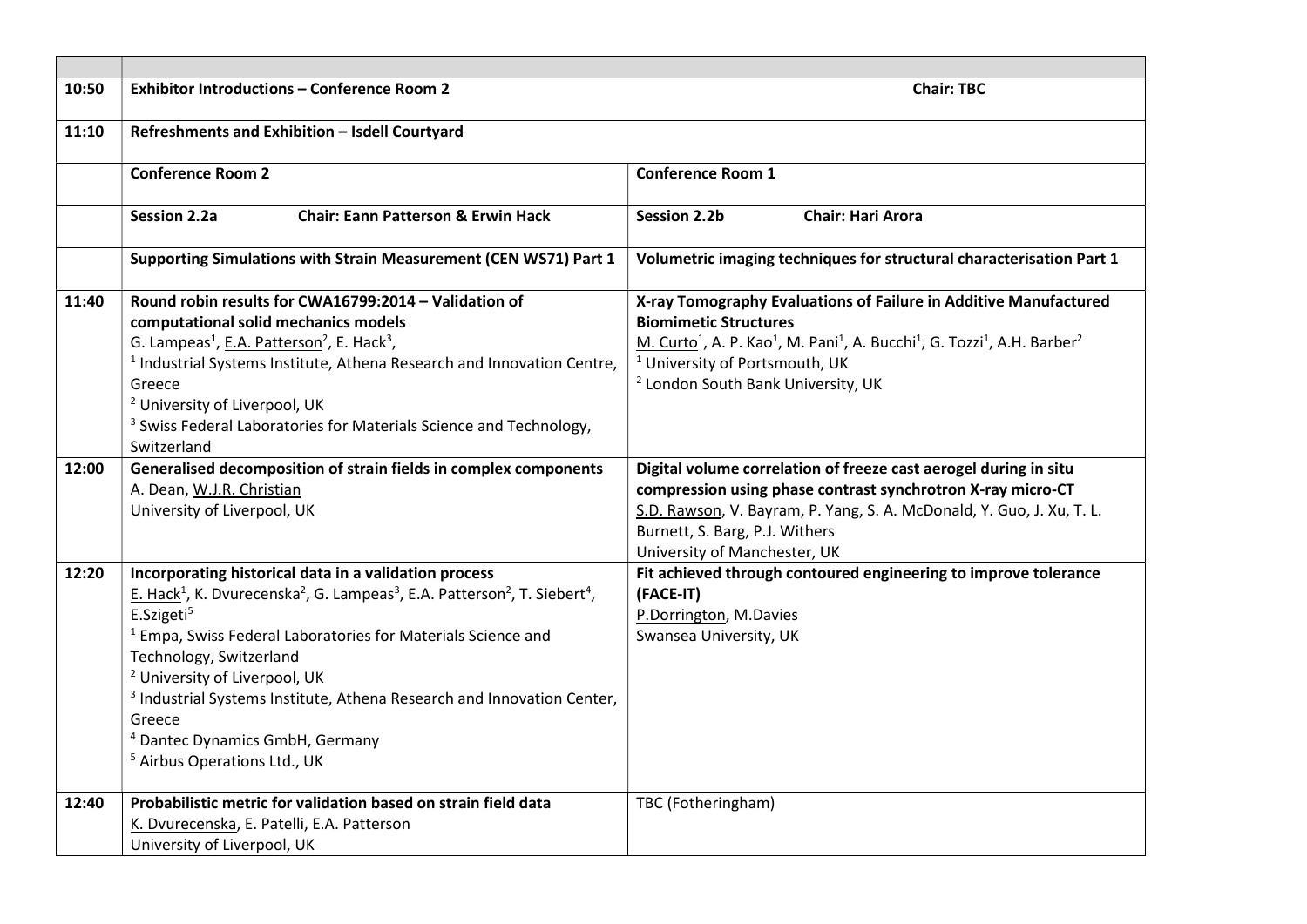| 13:00 | Lunch and Exhibition - Isdell Courtyard                                                                                                                                                                                                                                                                                                                                                                    |                                                                                                                                                                                        |
|-------|------------------------------------------------------------------------------------------------------------------------------------------------------------------------------------------------------------------------------------------------------------------------------------------------------------------------------------------------------------------------------------------------------------|----------------------------------------------------------------------------------------------------------------------------------------------------------------------------------------|
|       | <b>Conference Room 2</b>                                                                                                                                                                                                                                                                                                                                                                                   | <b>Conference Room 1</b>                                                                                                                                                               |
|       | <b>Session 2.3a</b><br><b>Chair: Eann Patterson &amp; Erwin Hack</b>                                                                                                                                                                                                                                                                                                                                       | <b>Chair: Daniel Mulvihill</b><br>Session 2.3b                                                                                                                                         |
|       | Supporting Simulations with Strain Measurement (CEN WS71) Part 2                                                                                                                                                                                                                                                                                                                                           | Advanced material characterisation                                                                                                                                                     |
| 14:00 | Evaluating measurement uncertainty in industrial environments<br>Th. Siebert, K. Splitthof<br>Dantec Dynamics GmbH, Germany                                                                                                                                                                                                                                                                                | Understanding Kink Formation of Layered Crystalline Solids with a<br><b>Focus on Titanium-based MAX Phases</b><br>L. Lamberson, X. Zhao, H. Badr, M. Barsoum<br>Drexel University, USA |
| 14:20 | Supporting simulations with strain measurement - Panel Discussion<br>E.A. Patterson <sup>1</sup> , E. Hack <sup>2</sup> , Thorsten Siebert <sup>3</sup> , Eszter Szigeti <sup>4</sup><br>1 University of Liverpool, UK<br>2 Empa, Swiss Federal Laboratories for Materials Science and<br>Technology, Switzerland<br><sup>3</sup> Dantec Dynamics GmbH, Germany<br><sup>4</sup> Airbus Operations Ltd., UK | Adiabatic Shear Localization in Ultrafine-grained Metals<br>Y Guo, Q. Ruan, Y. Li<br>Northwestern Polytechnical University, China                                                      |
| 14:40 | <b>BSSM Young Stress Analyst Competition - Conference Room 2</b>                                                                                                                                                                                                                                                                                                                                           | <b>Chair: Hari Arora</b>                                                                                                                                                               |
|       | Timothy Harrell, University of Southampton<br>1.<br>Structural Response of CFRP Materials Subjected to Simulated Lightning Strikes T.M. Harrell, O.T. Thomsen, J.M. Dulieu-Barton. University<br>of Southampton, UK<br>2. Saman Tavana, Imperial Collage London                                                                                                                                            |                                                                                                                                                                                        |
|       | Digital Volume Correlation based on MRI: A novel methodology enabling measurements of the internal deformation and strain in human<br>intervertebral discs during loading S. Tavana, J.N.Clark, N. Baxan, N. Newell, U. Hansen. Imperial College London, UK                                                                                                                                                |                                                                                                                                                                                        |
|       | 3. Scott Matthews, University of Surrey                                                                                                                                                                                                                                                                                                                                                                    |                                                                                                                                                                                        |
|       | University of Surrey, UK                                                                                                                                                                                                                                                                                                                                                                                   | Using printable speckle patterns for DIC: addressing potential and challenges S. J. C. Matthews, D. A. Jesson, M. J. Oldfield, P. A. Smith.                                            |
|       | 4. Akash Trivedi, University of Oxford                                                                                                                                                                                                                                                                                                                                                                     |                                                                                                                                                                                        |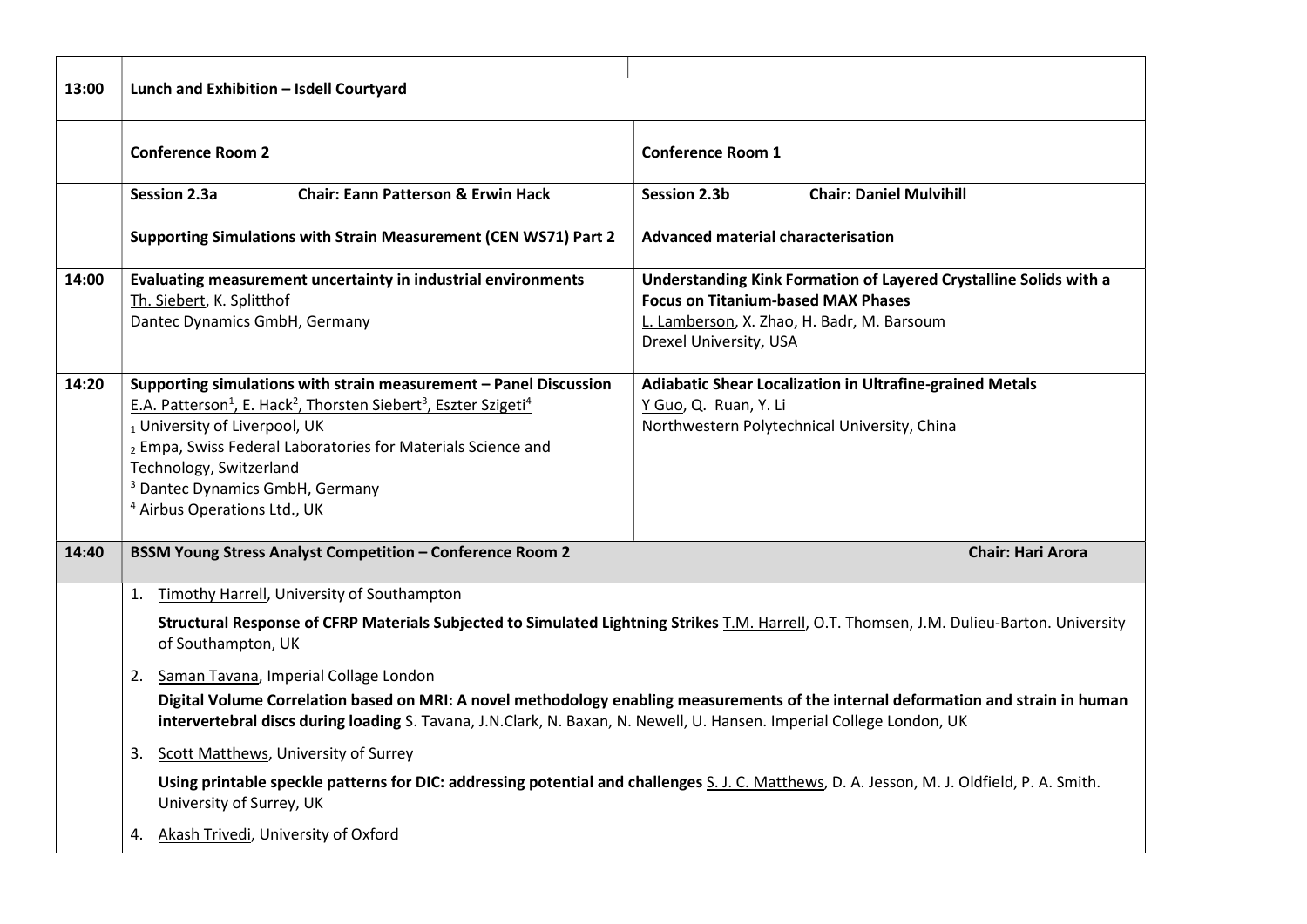|       | A novel modelling framework to predict the high rate response of soft materials: Application to (plasticised) poly(vinyl chloride)<br>A.R. Trivedi, C.R. Siviour. University of Oxford, UK                |                            |
|-------|-----------------------------------------------------------------------------------------------------------------------------------------------------------------------------------------------------------|----------------------------|
| 15:50 | Refreshments and Exhibition - Isdell Courtyard                                                                                                                                                            |                            |
| 16:20 | <b>Plenary Session - Conference Room 2</b><br><b>BSSM Measurement Lecture 2019</b><br>Challenges and opportunities in high rate characterisation of soft materials<br>Clive Siviour, University of Oxford | <b>Chair: Salih Gungor</b> |
| 17:20 | <b>BSSM AGM - Conference Room 1</b>                                                                                                                                                                       |                            |
| 19:00 | Chairman's Gala Reception and Awards Ceremony - Great Hall, Queens University Belfast                                                                                                                     |                            |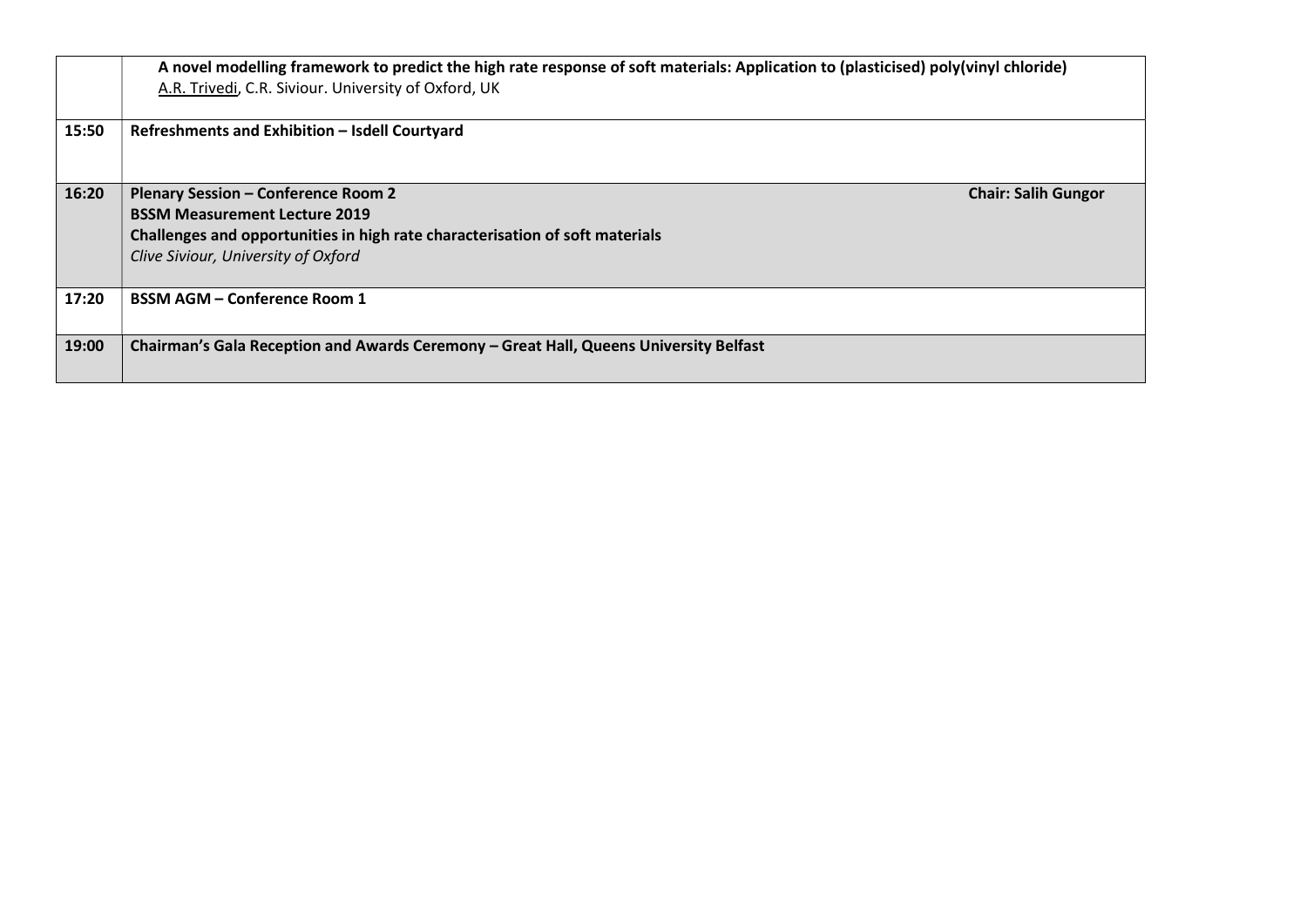|       | Thursday 12 <sup>th</sup> September 2019                                                                                                                                                                               |                                                                                                                                                                                                                                                                                   |
|-------|------------------------------------------------------------------------------------------------------------------------------------------------------------------------------------------------------------------------|-----------------------------------------------------------------------------------------------------------------------------------------------------------------------------------------------------------------------------------------------------------------------------------|
| 08:30 | <b>Arrival Tea &amp; Coffee</b>                                                                                                                                                                                        |                                                                                                                                                                                                                                                                                   |
|       | <b>Conference Room 2</b>                                                                                                                                                                                               | <b>Conference Room 1</b>                                                                                                                                                                                                                                                          |
|       | Chair: Krishna Manda, Nicholas Dunne,<br>Session 3.1a<br>Fraser Buchanan, Alex Lennon                                                                                                                                  | <b>Chair: Damian Quinn</b><br>Session 3.1b                                                                                                                                                                                                                                        |
|       | <b>Experimental Biomechanics</b>                                                                                                                                                                                       | <b>Component and joints testing (Part 1)</b>                                                                                                                                                                                                                                      |
| 09:00 | Mechanical Behaviour of Additively Manufactured Gradient Scaffold<br><b>Materials</b><br>M. Stagno Navarra, C. Faurat-Narkisian, M. Browne, A.R. Hamilton<br>University of Southampton, UK                             | Mode Jumping in Post buckling Analysis of Curved Stiffened Panels<br>M.S. Al-Saymaree <sup>1,2</sup> , C.A. Featherston <sup>1</sup> , D. Kennedy <sup>1</sup><br><sup>1</sup> Cardiff University, UK<br><sup>2</sup> Basrah University, Iraq                                     |
| 09:20 | Development of displacement-controlled multiaxial stretching<br>device for characterising mechanical properties of female pelvic<br>floor tissue<br>K. Harte, G. Menary, A.B. Lennon<br>Queen's University Belfast, UK | Fracture behaviour of welded joints<br>M. Mostafavi, M. Mokhtari, C Simpson, Z Davey, M Gleeson<br>University of Bristol, UK                                                                                                                                                      |
| 09:40 | Measurement of cortical bone stiffness using an image-based<br>ultrasonic test<br>A. Marek, X. Régal, L. Fletcher, F. Pierron<br>University of Southampton, UK                                                         | Experimental analysis of Linear Friction Welded components under<br>complex loading<br>D. Quinn <sup>1</sup> , A. Murphy <sup>1</sup> , G. Moore <sup>2</sup><br><sup>1</sup> Queen's University Belfast, UK<br><sup>2</sup> Bombardier Aerostructures & Engineering Services, UK |
| 10:00 | <b>Comparison of Different Implant Placement Schemes for</b><br><b>Personalized Restoration of an Edentulous Jaw</b><br>I.N. Dashevskiya, D.A. Gribov<br>Ishlinsky Institute for Problems in Mechanics RAS, Russia     |                                                                                                                                                                                                                                                                                   |
| 10:20 | <b>Refreshments - Lower Glass Corridor</b>                                                                                                                                                                             |                                                                                                                                                                                                                                                                                   |
| 10:50 | <b>Plenary Session - Conference Room 2</b><br>methods based on full field measurements<br>Bertrand Langrand, (Thomas Fourest and Julien Berthe) ONERA The French Aerospace Lab                                         | <b>Chair: Adrian Murphy</b><br>Strain rate dependency of materials: characterisation and identification of models parameters. From standard procedure to advanced inverse                                                                                                         |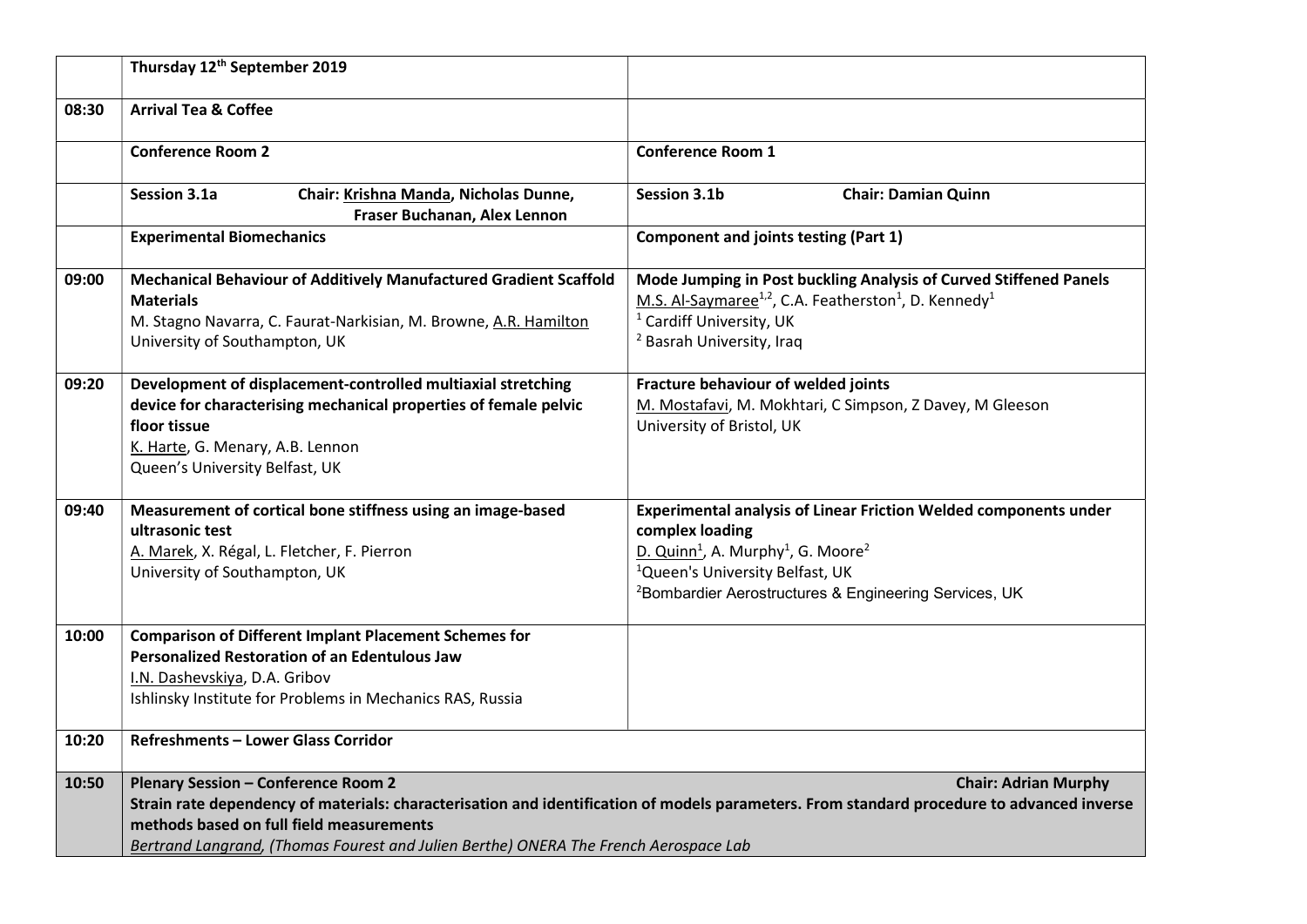|       | <b>Conference Room 2</b>                                                                                                                                                                                                                                                                                                                                                                       | <b>Conference Room 1</b>                                                                                                                                                                                 |
|-------|------------------------------------------------------------------------------------------------------------------------------------------------------------------------------------------------------------------------------------------------------------------------------------------------------------------------------------------------------------------------------------------------|----------------------------------------------------------------------------------------------------------------------------------------------------------------------------------------------------------|
|       | Session 3.2a<br><b>Chair: James Nixon</b>                                                                                                                                                                                                                                                                                                                                                      | <b>Chair: Daniel Mulvihill</b><br><b>Session 3.2b</b>                                                                                                                                                    |
|       | <b>Component and joints testing (Part 2)</b>                                                                                                                                                                                                                                                                                                                                                   | <b>Friction and wear</b>                                                                                                                                                                                 |
| 11:50 | Feasibility of Resonances Avoidance by a Shape Memory Actuated<br><b>Morphing Thin-shell Cylinder</b><br>Z. Yang<br>The University of Sheffield, UK                                                                                                                                                                                                                                            | Measurement and Analysis of Tool Wear When Drilling CFRP<br>J. McClelland, A. Murphy, Y. Jin<br>Queen's University Belfast, UK                                                                           |
| 12:10 | Measurement of helicopter rotor blade vibration modes using fibre<br>optic sensing techniques<br>T. Kissinger <sup>1</sup> , S. Weber <sup>1,2</sup> , E. Chehura <sup>1</sup> , J. Barrington <sup>1</sup> , S. Staines <sup>1</sup> , S.<br>James <sup>1</sup> , M. Lone <sup>1</sup> , R. Tatam <sup>1</sup><br><sup>1</sup> Cranfield University, UK<br><sup>2</sup> Airbus Helicopters UK | Interdependence of friction, wear and noise: A review<br>K. Lontin, M. Khan<br><b>Cranfield University</b>                                                                                               |
| 12:30 | Lunch - Isdell Courtyard                                                                                                                                                                                                                                                                                                                                                                       |                                                                                                                                                                                                          |
|       | <b>Conference Room 2</b>                                                                                                                                                                                                                                                                                                                                                                       | <b>Conference Room 1</b>                                                                                                                                                                                 |
|       | Session 3.3a<br><b>Chair: Nikos Perogamvros</b>                                                                                                                                                                                                                                                                                                                                                | <b>Session 3.3b</b><br>Chair: Damian Quinn & Adrian Murphy                                                                                                                                               |
|       | <b>Dynamic testing</b>                                                                                                                                                                                                                                                                                                                                                                         | Novel techniques for characterisation and testing (Part 2)                                                                                                                                               |
| 13:30 | Experiment and measurement methods for dynamic structural<br>change process of rocket in a blast simulator<br>Y. Wu, B. Gao, Yanrui Zhang, Ning Li<br>Beijing Institute of Astronautical Systems Engineering, China                                                                                                                                                                            | Small punch creep testing of power generation materials<br>C.Ó Murchú, S.B. Leen, P.E. O'Donoghue, R.A Barrett<br>NUI Galway, Ireland                                                                    |
| 13:50 | <b>RNN Based Online Automobile Deformation Measurement for Active</b><br>Safety<br>C. Chen <sup>1</sup> , M. Song <sup>1</sup> , T. Furukawa <sup>1</sup> , A. Nakata <sup>2</sup> , S. Shibata <sup>2</sup><br><sup>1</sup> Virginia Polytechnic Institute and State University, USA<br><sup>2</sup> Honda R&D Co., Ltd                                                                       | Method to account for edge and surface roughness effects in<br>nanoindentation measurements of viscoelastic solids with a sharp tip<br>N. Fujisawa, M. Łukomski<br>The Getty Conservation Institute, USA |